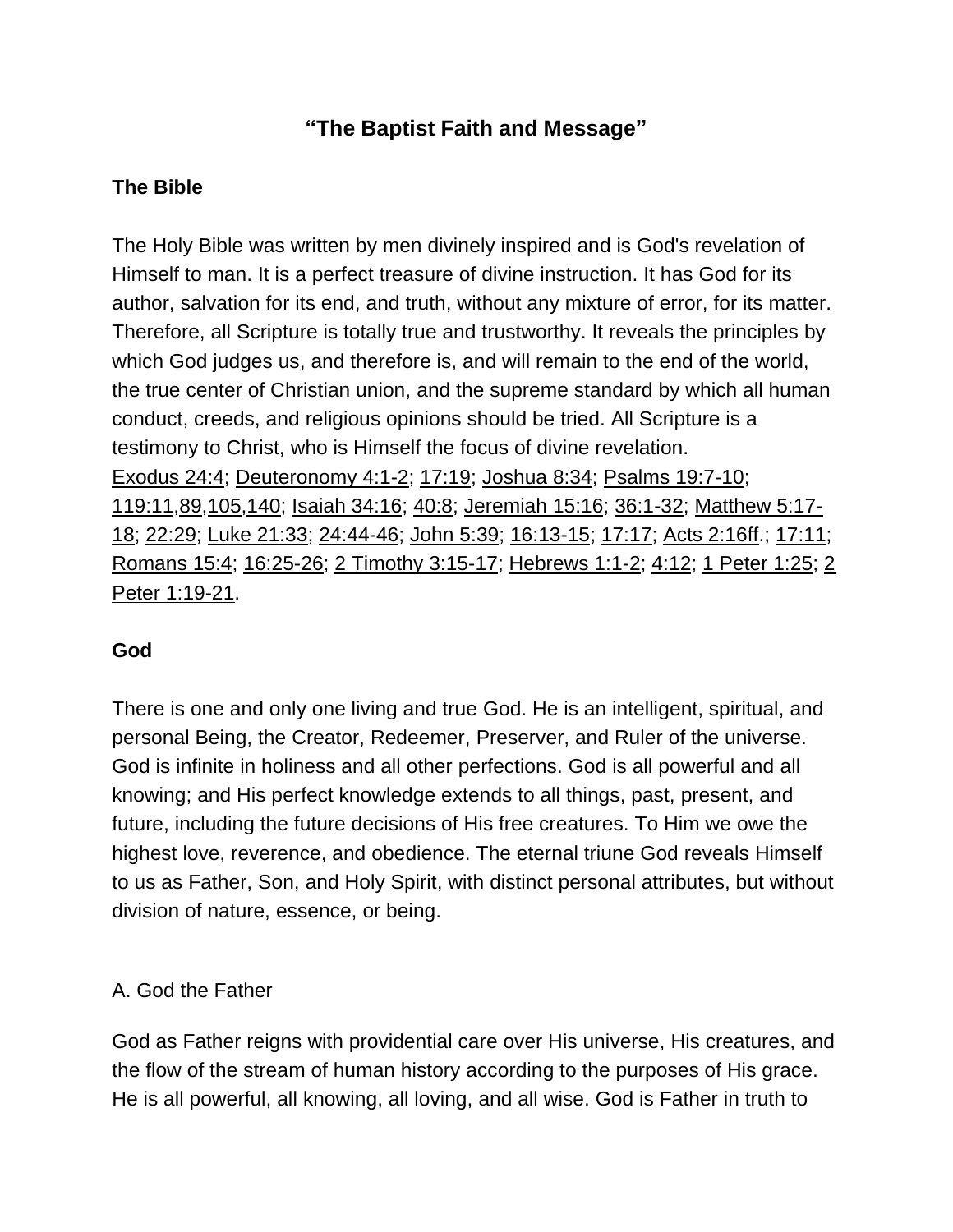those who become children of God through faith in Jesus Christ. He is fatherly in His attitude toward all men.

Genesis 1:1; 2:7; Exodus 3:14; 6:2-3; 15:11ff.; 20:1ff.; Leviticus 22:2; Deuteronomy 6:4; 32:6; 1 Chronicles 29:10; Psalm 19:1-3; Isaiah 43:3,15; 64:8; Jeremiah 10:10; 17:13; Matthew 6:9ff.; 7:11; 23:9; 28:19; Mark 1:9-11; John 4:24; 5:26; 14:6-13; 17:1-8; Acts 1:7; Romans 8:14-15; 1 Corinthians 8:6; Galatians 4:6; Ephesians 4:6; Colossians 1:15; 1 Timothy 1:17; Hebrews 11:6; 12:9; 1 Peter 1:17; 1 John 5:7.

#### B. God the Son

Christ is the eternal Son of God. In His incarnation as Jesus Christ He was conceived of the Holy Spirit and born of the virgin Mary. Jesus perfectly revealed and did the will of God, taking upon Himself human nature with its demands and necessities and identifying Himself completely with mankind yet without sin. He honored the divine law by His personal obedience, and in His substitutionary death on the cross He made provision for the redemption of men from sin. He was raised from the dead with a glorified body and appeared to His disciples as the person who was with them before His crucifixion. He ascended into heaven and is now exalted at the right hand of God where He is the One Mediator, fully God, fully man, in whose Person is effected the reconciliation between God and man. He will return in power and glory to judge the world and to consummate His redemptive mission. He now dwells in all believers as the living and ever present Lord.

Genesis 18:1ff.; Psalms 2:7ff.; 110:1ff.; Isaiah 7:14; Isaiah 53:1-12; Matthew 1:18-23; 3:17; 8:29; 11:27; 14:33; 16:16,27; 17:5; 27; 28:1-6,19; Mark 1:1; 3:11; Luke 1:35; 4:41; 22:70; 24:46; John 1:1-18,29; 10:30,38; 11:25-27; 12:44-50; 14:7-11; 16:15-16,28; 17:1-5, 21-22; 20:1-20,28; Acts 1:9; 2:22-24; 7:55-56; 9:4- 5,20; Romans 1:3-4; 3:23-26; 5:6-21; 8:1-3,34; 10:4; 1 Corinthians 1:30; 2:2; 8:6; 15:1-8,24-28; 2 Corinthians 5:19-21; 8:9; Galatians 4:4-5; Ephesians 1:20; 3:11; 4:7-10; Philippians 2:5-11; Colossians 1:13-22; 2:9; 1 Thessalonians 4:14-18; 1 Timothy 2:5-6; 3:16; Titus 2:13-14; Hebrews 1:1-3; 4:14-15; 7:14-28; 9:12-15,24-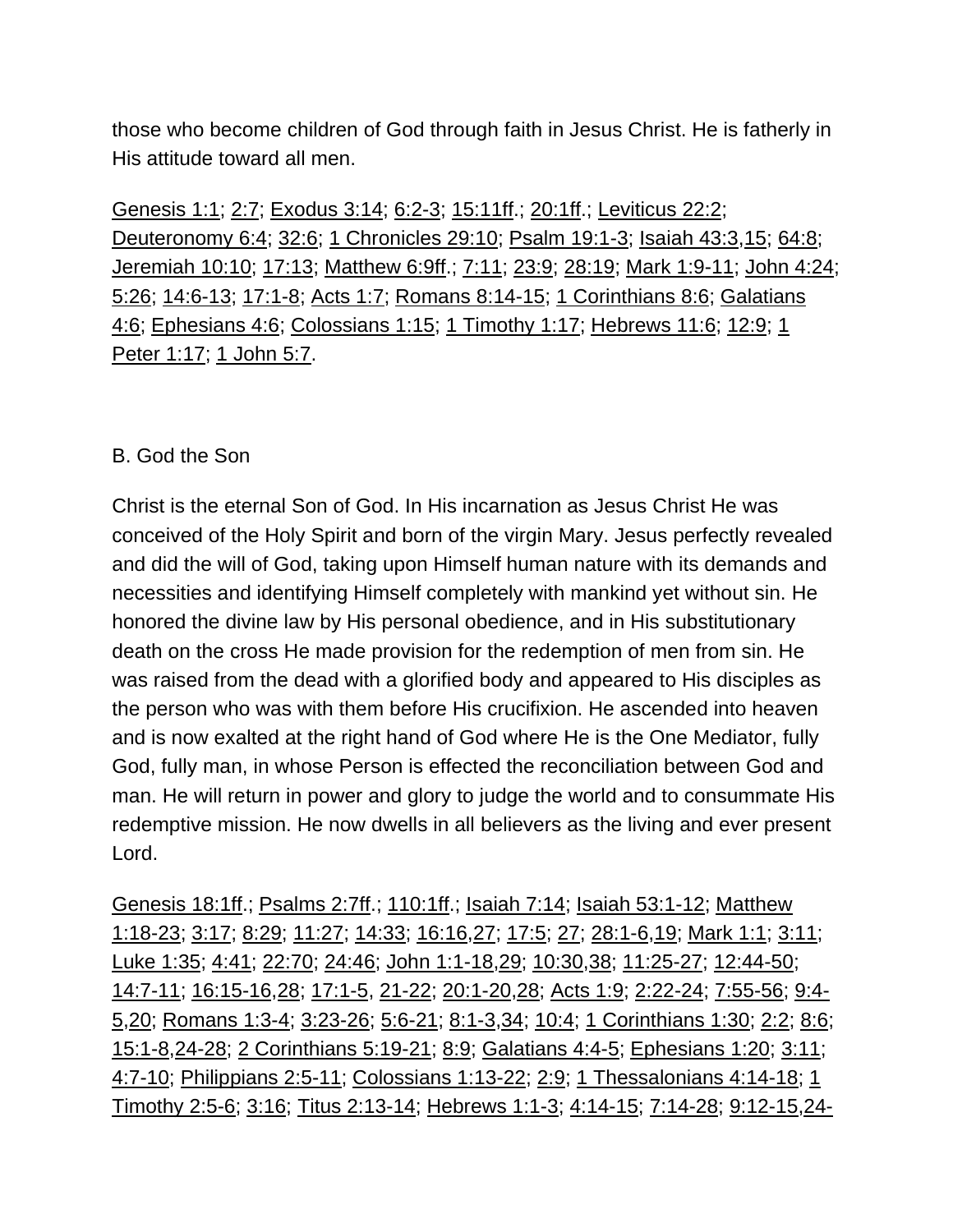# 28; 12:2; 13:8; 1 Peter 2:21-25; 3:22; 1 John 1:7-9; 3:2; 4:14-15; 5:9; 2 John 7-9; Revelation 1:13-16; 5:9-14; 12:10-11; 13:8; 19:16.

## C. God the Holy Spirit

The Holy Spirit is the Spirit of God, fully divine. He inspired holy men of old to write the Scriptures. Through illumination He enables men to understand truth. He exalts Christ. He convicts men of sin, of righteousness, and of judgment. He calls men to the Saviour, and effects regeneration. At the moment of regeneration He baptizes every believer into the Body of Christ. He cultivates Christian character, comforts believers, and bestows the spiritual gifts by which they serve God through His church. He seals the believer unto the day of final redemption. His presence in the Christian is the guarantee that God will bring the believer into the fullness of the stature of Christ. He enlightens and empowers the believer and the church in worship, evangelism, and service.

Genesis 1:2; Judges 14:6; Job 26:13; Psalms 51:11; 139:7ff.; Isaiah 61:1-3; Joel 2:28-32; Matthew 1:18; 3:16; 4:1; 12:28-32; 28:19; Mark 1:10,12; Luke 1:35; 4:1,18-19; 11:13; 12:12; 24:49; John 4:24; 14:16-17,26; 15:26; 16:7-14; Acts 1:8; 2:1-4,38; 4:31; 5:3; 6:3; 7:55; 8:17,39; 10:44; 13:2; 15:28; 16:6; 19:1-6; Romans 8:9-11,14-16,26-27; 1 Corinthians 2:10-14; 3:16; 12:3-11,13; Galatians 4:6; Ephesians 1:13-14; 4:30; 5:18; 1 Thessalonians 5:19; 1 Timothy 3:16; 4:1; 2 Timothy 1:14; 3:16; Hebrews 9:8,14; 2 Peter 1:21; 1 John 4:13; 5:6-7; Revelation 1:10; 22:17.

#### **Man**

Man is the special creation of God, made in His own image. He created them male and female as the crowning work of His creation. The gift of gender is thus part of the goodness of God's creation. In the beginning man was innocent of sin and was endowed by his Creator with freedom of choice. By his free choice man sinned against God and brought sin into the human race. Through the temptation of Satan man transgressed the command of God, and fell from his original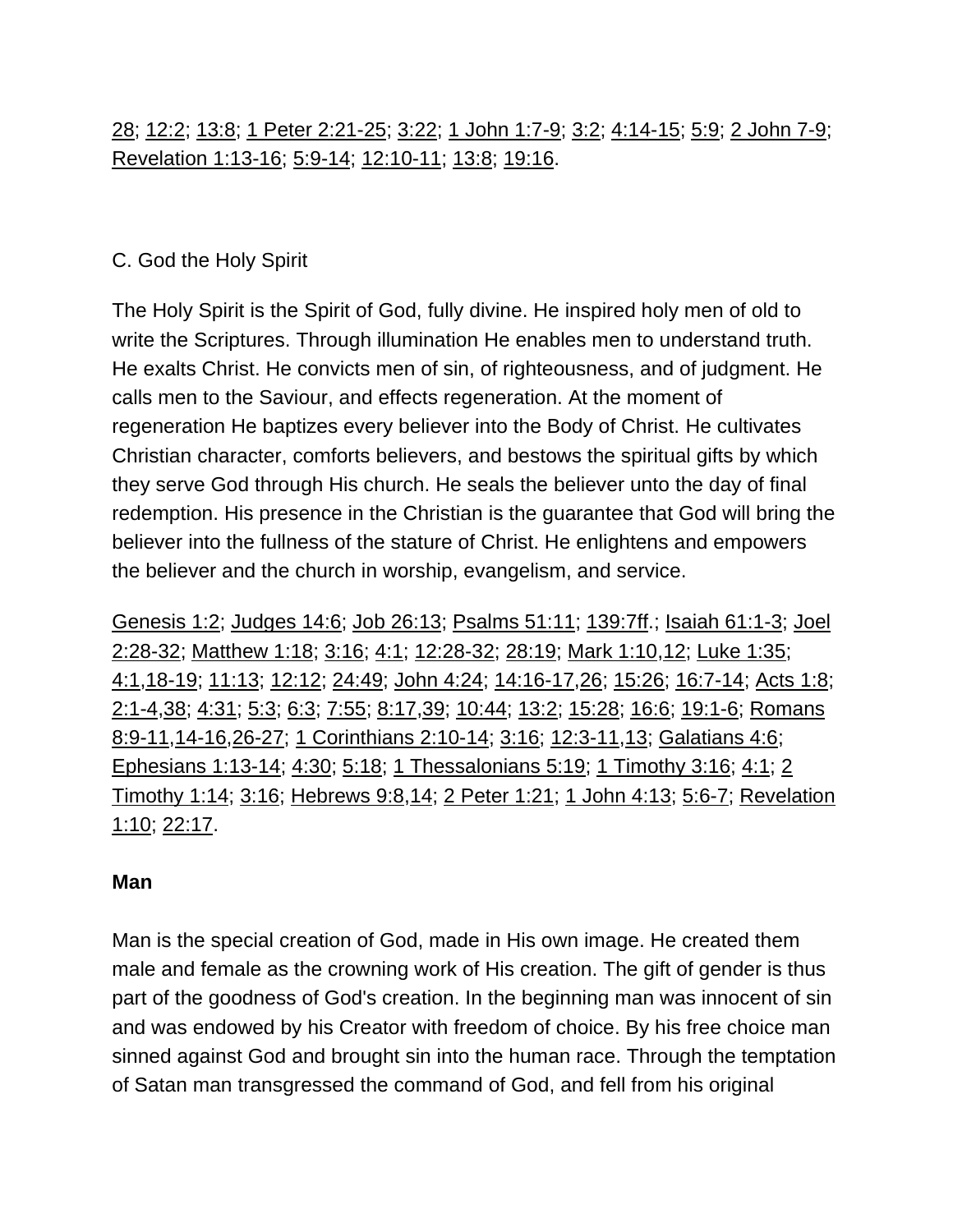innocence whereby his posterity inherit a nature and an environment inclined toward sin. Therefore, as soon as they are capable of moral action, they become transgressors and are under condemnation. Only the grace of God can bring man into His holy fellowship and enable man to fulfill the creative purpose of God. The sacredness of human personality is evident in that God created man in His own image, and in that Christ died for man; therefore, every person of every race possesses full dignity and is worthy of respect and Christian love. Genesis 1:26-30; 2:5,7,18-22; 3; 9:6; Psalms 1; 8:3-6; 32:1-5; 51:5; Isaiah 6:5; Jeremiah 17:5; Matthew 16:26; Acts 17:26-31; Romans 1:19-32; 3:10-18,23; 5:6,12,19; 6:6; 7:14-25; 8:14-18,29; 1 Corinthians 1:21-31; 15:19,21-22; Ephesians 2:1-22; Colossians 1:21-22; 3:9-11.

## **Salvation**

Salvation involves the redemption of the whole man, and is offered freely to all who accept Jesus Christ as Lord and Saviour, who by His own blood obtained eternal redemption for the believer. In its broadest sense salvation includes regeneration, justification, sanctification, and glorification. There is no salvation apart from personal faith in Jesus Christ as Lord.

A. Regeneration, or the new birth, is a work of God's grace whereby believers become new creatures in Christ Jesus. It is a change of heart wrought by the Holy Spirit through conviction of sin, to which the sinner responds in repentance toward God and faith in the Lord Jesus Christ. Repentance and faith are inseparable experiences of grace.

Repentance is a genuine turning from sin toward God. Faith is the acceptance of Jesus Christ and commitment of the entire personality to Him as Lord and Saviour.

B. Justification is God's gracious and full acquittal upon principles of His righteousness of all sinners who repent and believe in Christ. Justification brings the believer unto a relationship of peace and favor with God.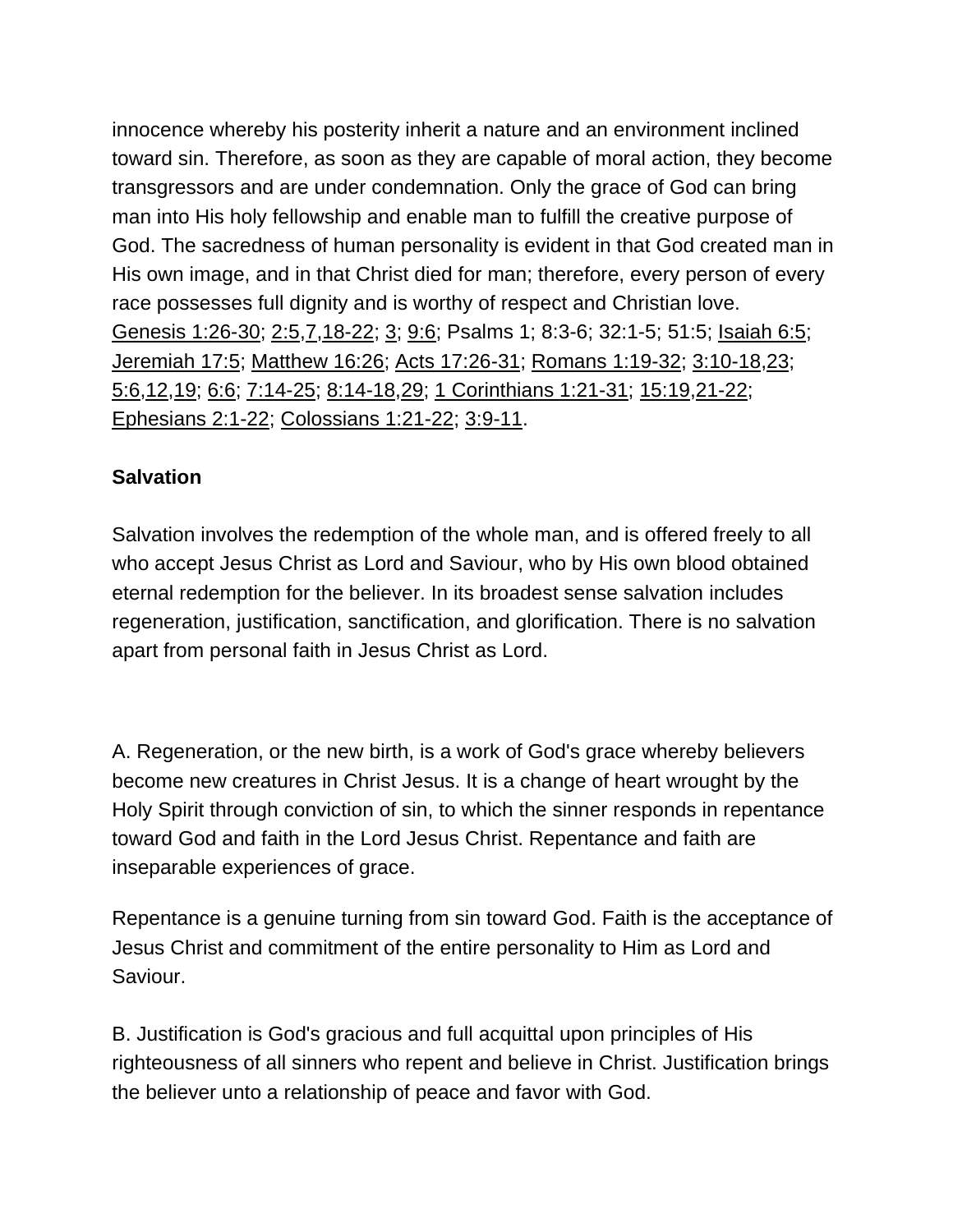C. Sanctification is the experience, beginning in regeneration, by which the believer is set apart to God's purposes, and is enabled to progress toward moral and spiritual maturity through the presence and power of the Holy Spirit dwelling in him. Growth in grace should continue throughout the regenerate person's life.

D. Glorification is the culmination of salvation and is the final blessed and abiding state of the redeemed.

Genesis 3:15; Exodus 3:14-17; 6:2-8; Matthew 1:21; 4:17; 16:21-26; 27:22-28:6; Luke 1:68-69; 2:28-32; John 1:11-14,29; 3:3-21,36; 5:24; 10:9,28-29; 15:1-16; 17:17; Acts 2:21; 4:12; 15:11; 16:30-31; 17:30-31; 20:32; Romans 1:16-18; 2:4; 3:23-25; 4:3ff.; 5:8-10; 6:1-23; 8:1-18,29-39; 10:9-10,13; 13:11-14; 1 Corinthians 1:18,30; 6:19-20; 15:10; 2 Corinthians 5:17-20; Galatians 2:20; 3:13; 5:22-25; 6:15; Ephesians 1:7; 2:8-22; 4:11-16; Philippians 2:12-13; Colossians 1:9-22; 3:1ff.; 1 Thessalonians 5:23-24; 2 Timothy 1:12; Titus 2:11-14; Hebrews 2:1-3; 5:8-9; 9:24-28; 11:1-12:8,14; James 2:14-26; 1 Peter 1:2-23; 1 John 1:6-2:11; Revelation 3:20; 21:1-22:5.

## **The Church**

A New Testament church of the Lord Jesus Christ is an autonomous local congregation of baptized believers, associated by covenant in the faith and fellowship of the gospel; observing the two ordinances of Christ, governed by His laws, exercising the gifts, rights, and privileges invested in them by His Word, and seeking to extend the gospel to the ends of the earth. Each congregation operates under the Lordship of Christ through democratic processes. In such a congregation each member is responsible and accountable to Christ as Lord. Its scriptural officers are pastors and deacons. While both men and women are gifted for service in the church, the office of pastor is limited to men as qualified by Scripture.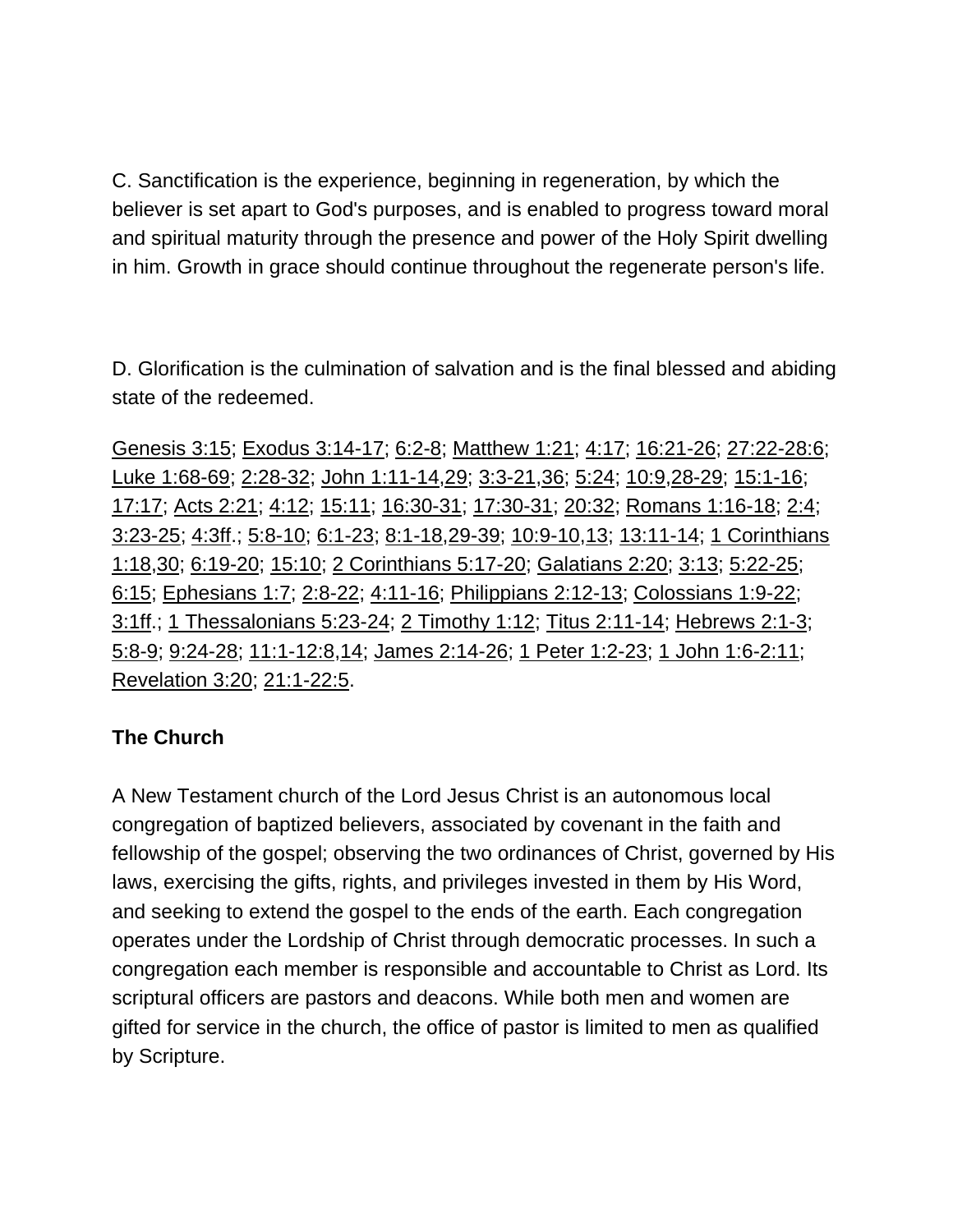The New Testament speaks also of the church as the Body of Christ which includes all of the redeemed of all the ages, believers from every tribe, and tongue, and people, and nation.

Matthew 16:15-19; 18:15-20; Acts 2:41-42,47; 5:11-14; 6:3-6; 13:1-3; 14:23,27; 15:1-30; 16:5; 20:28; Romans 1:7; 1 Corinthians 1:2; 3:16; 5:4-5; 7:17; 9:13-14; 12; Ephesians 1:22-23; 2:19-22; 3:8-11,21; 5:22-32; Philippians 1:1; Colossians 1:18; 1 Timothy 2:9-14; 3:1-15; 4:14; Hebrews 11:39-40; 1 Peter 5:1-4; Revelation 2-3; 21:2-3.

#### **Baptism and the Lord's Supper**

Christian baptism is the immersion of a believer in water in the name of the Father, the Son, and the Holy Spirit. It is an act of obedience symbolizing the believer's faith in a crucified, buried, and risen Saviour, the believer's death to sin, the burial of the old life, and the resurrection to walk in newness of life in Christ Jesus. It is a testimony to his faith in the final resurrection of the dead. Being a church ordinance, it is prerequisite to the privileges of church membership and to the Lord's Supper.

The Lord's Supper is a symbolic act of obedience whereby members of the church, through partaking of the bread and the fruit of the vine, memorialize the death of the Redeemer and anticipate His second coming.

Matthew 3:13-17; 26:26-30; 28:19-20; Mark 1:9-11; 14:22-26; Luke 3:21-22; 22:19-20; John 3:23; Acts 2:41-42; 8:35-39; 16:30-33; 20:7; Romans 6:3-5; 1 Corinthians 10:16,21; 11:23-29; Colossians 2:12.

#### **God's Purpose of Grace**

Election is the gracious purpose of God, according to which He regenerates, justifies, sanctifies, and glorifies sinners. It is consistent with the free agency of man, and comprehends all the means in connection with the end. It is the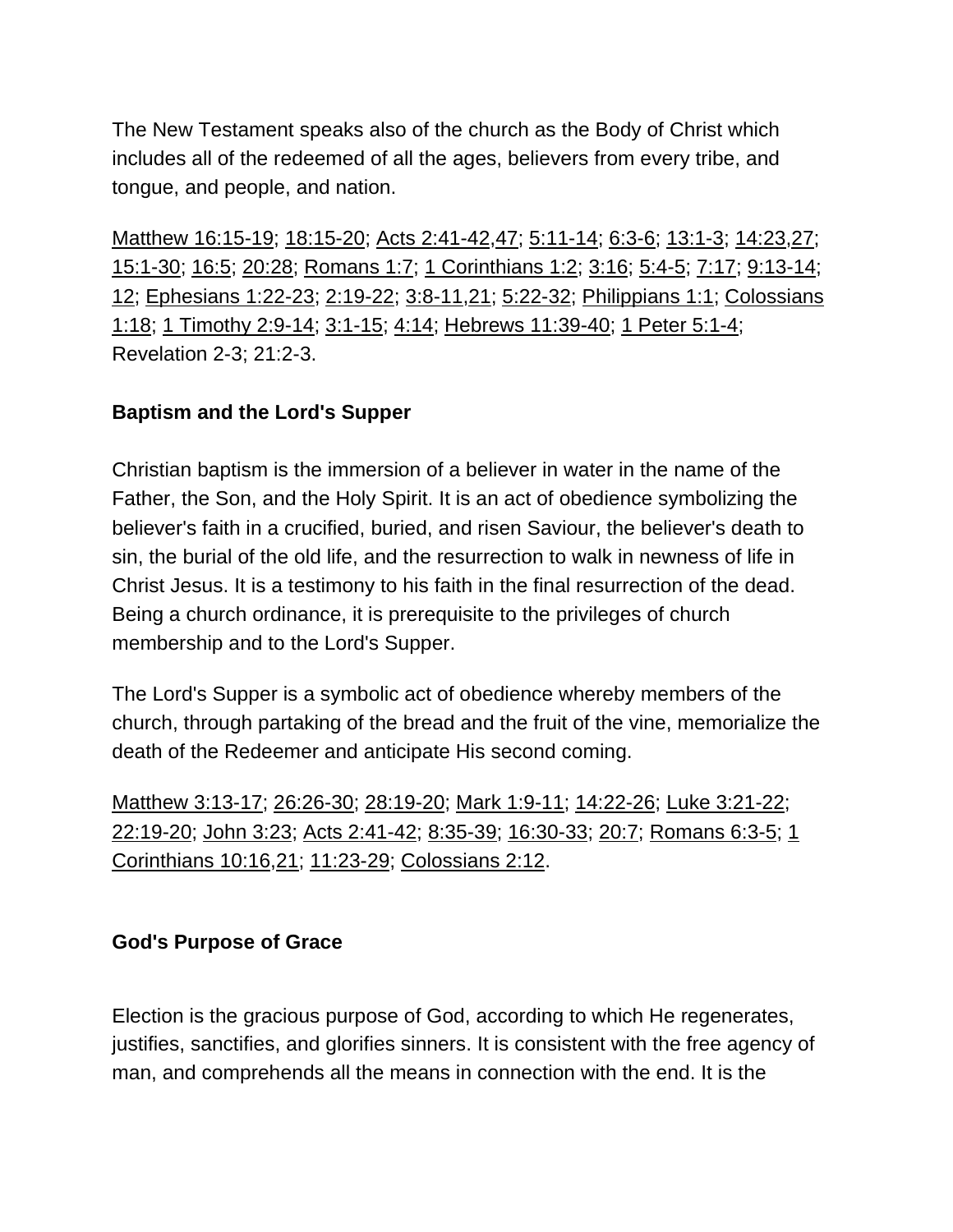glorious display of God's sovereign goodness, and is infinitely wise, holy, and unchangeable. It excludes boasting and promotes humility.

All true believers endure to the end. Those whom God has accepted in Christ, and sanctified by His Spirit, will never fall away from the state of grace, but shall persevere to the end. Believers may fall into sin through neglect and temptation, whereby they grieve the Spirit, impair their graces and comforts, and bring reproach on the cause of Christ and temporal judgments on themselves; yet they shall be kept by the power of God through faith unto salvation.

Genesis 12:1-3; Exodus 19:5-8; 1 Samuel 8:4-7,19-22; Isaiah 5:1-7; Jeremiah 31:31ff.; Matthew 16:18-19; 21:28-45; 24:22,31; 25:34; Luke 1:68-79; 2:29- 32; 19:41-44; 24:44-48; John 1:12-14; 3:16; 5:24; 6:44-45,65; 10:27- 29; 15:16; 17:6,12,17-18; Acts 20:32; Romans 5:9-10; 8:28-39; 10:12-15; 11:5- 7,26-36; 1 Corinthians 1:1-2; 15:24-28; Ephesians 1:4-23; 2:1-10; 3:1- 11; Colossians 1:12-14; 2 Thessalonians 2:13-14; 2 Timothy 1:12; 2:10,19; Hebrews 11:39–12:2; James 1:12; 1 Peter 1:2-5,13; 2:4-10; 1 John 1:7-9; 2:19; 3:2.

#### **The Family**

God has ordained the family as the foundational institution of human society. It is composed of persons related to one another by marriage, blood, or adoption.

Marriage is the uniting of one man and one woman in covenant commitment for a lifetime. It is God's unique gift to reveal the union between Christ and His church and to provide for the man and the woman in marriage the framework for intimate companionship, the channel of sexual expression according to biblical standards, and the means for procreation of the human race.

The husband and wife are of equal worth before God, since both are created in God's image. The marriage relationship models the way God relates to His people. A husband is to love his wife as Christ loved the church. He has the Godgiven responsibility to provide for, to protect, and to lead his family. A wife is to submit herself graciously to the servant leadership of her husband even as the church willingly submits to the headship of Christ. She, being in the image of God